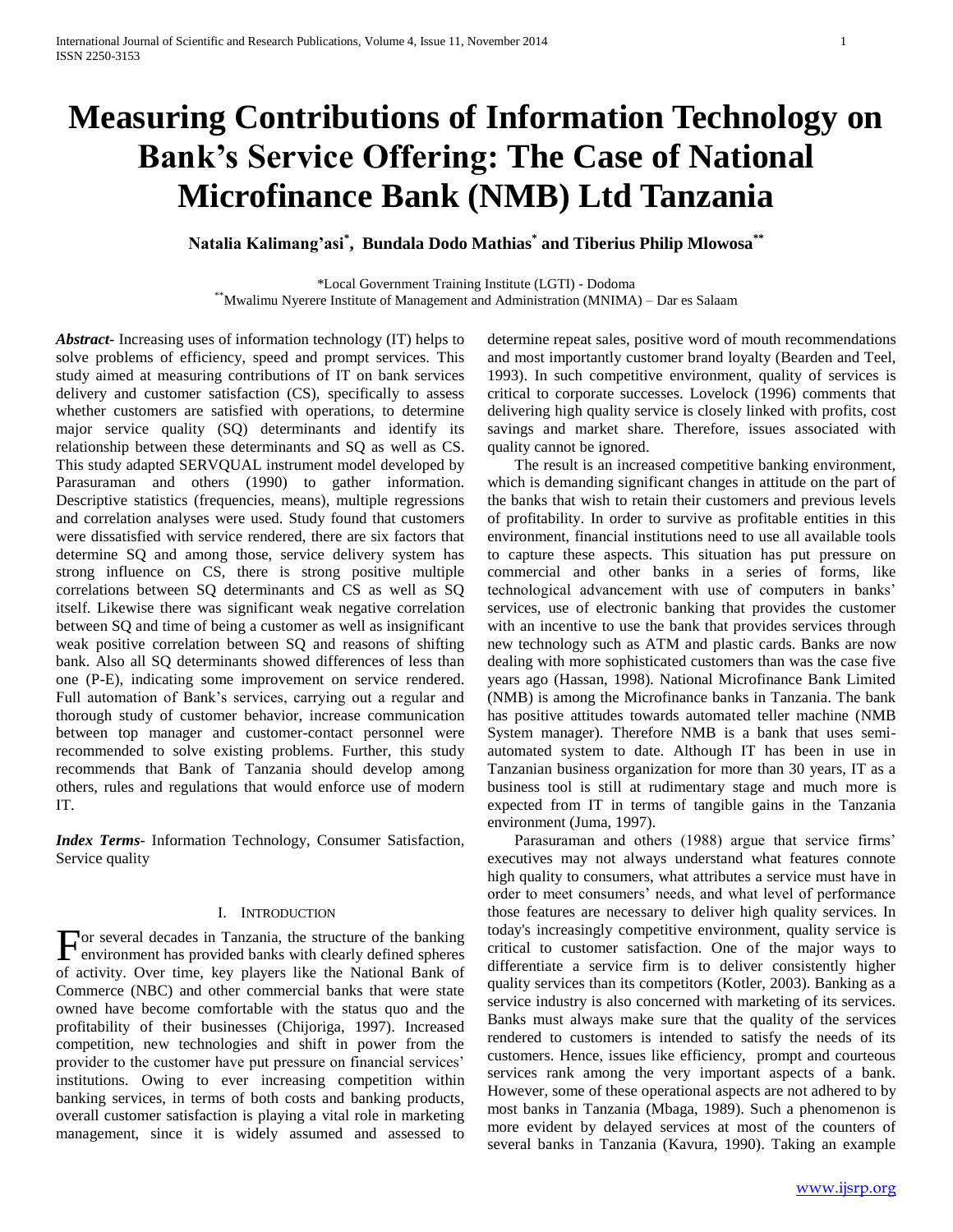from NMB Ltd, which covers most parts of the country, delay of services is still an observed phenomenon (Mzalendo, 2005; informal survey with some branches). In addition, there are a good number of complaints from customers regarding waiting time, time taken to clear their cheques and response rate to their concerns. In view of the above, there is a need to research on how IT helps to improve service quality in semi automated banking institutions taking NMB Ltd Tanzania as a case of study.

## II. METHODS AND MATERIALS

## **Area of Study**

 The study was limited to National Micro Finance Bank (NMB Ltd). The study was carried out in branches found in Dar es Salaam since this is the center of the business and the effect can be observed. This place was selected because of data access, availability of data to meet objectives specified since the bank has branches scattered in almost all districts in Tanzania. NMB Ltd was thought to be a good representative of banks' services that are semi- automated, economically convenient to the researchers to easily collect data with less time constraints. Also the place have good information about the research since most customers are aware of ATMs, hence, could provide required information about expected and perceived services quality.

## **Data Collection**

 Primary data for the study was obtained using survey of customers from selected branches. There are many methods of data collection such observation methods, interview and questionnaire methods. The study used questionnaire to collect information from a sample. This study collected only Primary data from individual's customers. The researchers administered face-to-face interview using a total of 120 questionnaires for data collection.

## **Research Model**

 The research adopted service quality model determinants from Parasuraman and others (1991), which are categorized into 5 dimensions. This includes tangibility, reliability, responsiveness, assurance and empathy. The relationship of service quality and customer satisfaction was adopted from Taylor and Cronin, 1992. This led researchers to include variables that were useful in measuring service quality in marketplace.

# **Study Variables**

 The six dimensions were the independent variable and service quality was dependent variables. A linear multiple regressions were used to assess the relationship between the independent variables and dependent variable. Theoretically, customers' satisfaction was found to be the function of service quality and the service quality comprised the quality determinants. Mathematical representation of the research model was:

SQ=  $\alpha$ +β1X1+ β2X2+ β3X3+β4X4+β 5X5+β 6X6+ε and CS= α+β1X1+ β2X2+ β3X3+β4X4+β 5X5+β 6X6+ε

Where SQ= service quality in semi-automated bank CS= Customer Satisfaction in semi automated bank

 $X1$  = Service delivery system

- $X2 = Tangible$
- $X3 = Reliability$
- $X4 =$  Responsiveness
- $X5 =$  Assurance
- $X6 =$  Empathy
- $\epsilon$  = Error term of equation

 β1, β2, β3, β4, β5, and β6 are constant terms (coefficient of variables)

Interpretation of the regression coefficients

 α and β are called regression coefficient and have the following interpretations:

 $\alpha$  - (Constant term/ y- intercept)-shows value the dependent variable (SQ or CS) can take without any impact of service quality determinants (Xs).

On the other hand,  $β$  (slope) has two interpretations. First, it shows the direction of the relationship. If its value is positive, then we say that there is a positive relationship between the regressed variables. Conversely, if the value of the slope is negative, then we understand that the two variables are negatively related. The second interpretation is that, it shows the amount by which dependent variable (SQ or CS) will change by increasing one unit of service quality determinants (Xs).

# **Instrumentation**

 Service quality measurement in banking industry is an area of growing interest to the researchers and Managers. Hence the research employed the SERVQUAL instrument developed by Parasuraman and others (1990) and made some changes in order to fit into research objectives in determining the service quality determinants. Procedure of obtaining Servqual score;

## Servqual Score= P-E score

 To obtain an overall weighted Servqual score that takes into account the relative importance of the dimension for each customer it involves five steps.

- i. Computing the difference between ratings customers assign to the paired expectation-perceived statements.
- ii. Computing the average Servqual score for each of the five dimensions by adding Servqual scores on the statements pertaining to dimensions and dividing the sum by the number of statements making up the dimension.
- iii. Multiplying the Servqual score for each in (ii) by the importance weight assigned by the customers to that dimension (the importance weight being the points the customer allocates to the dimension divided by 100)
- iv. Adding the weighted Servqual scores (obtained in step (iii) across all five dimensions to obtain a combined weighted Servqual score)
- v. Adding the scores obtained in step (iv) across all N customers and dividing the total by N

 This gives an overall measure of the bank's services quality as assigned by all customers surveyed.

# **Data Analysis**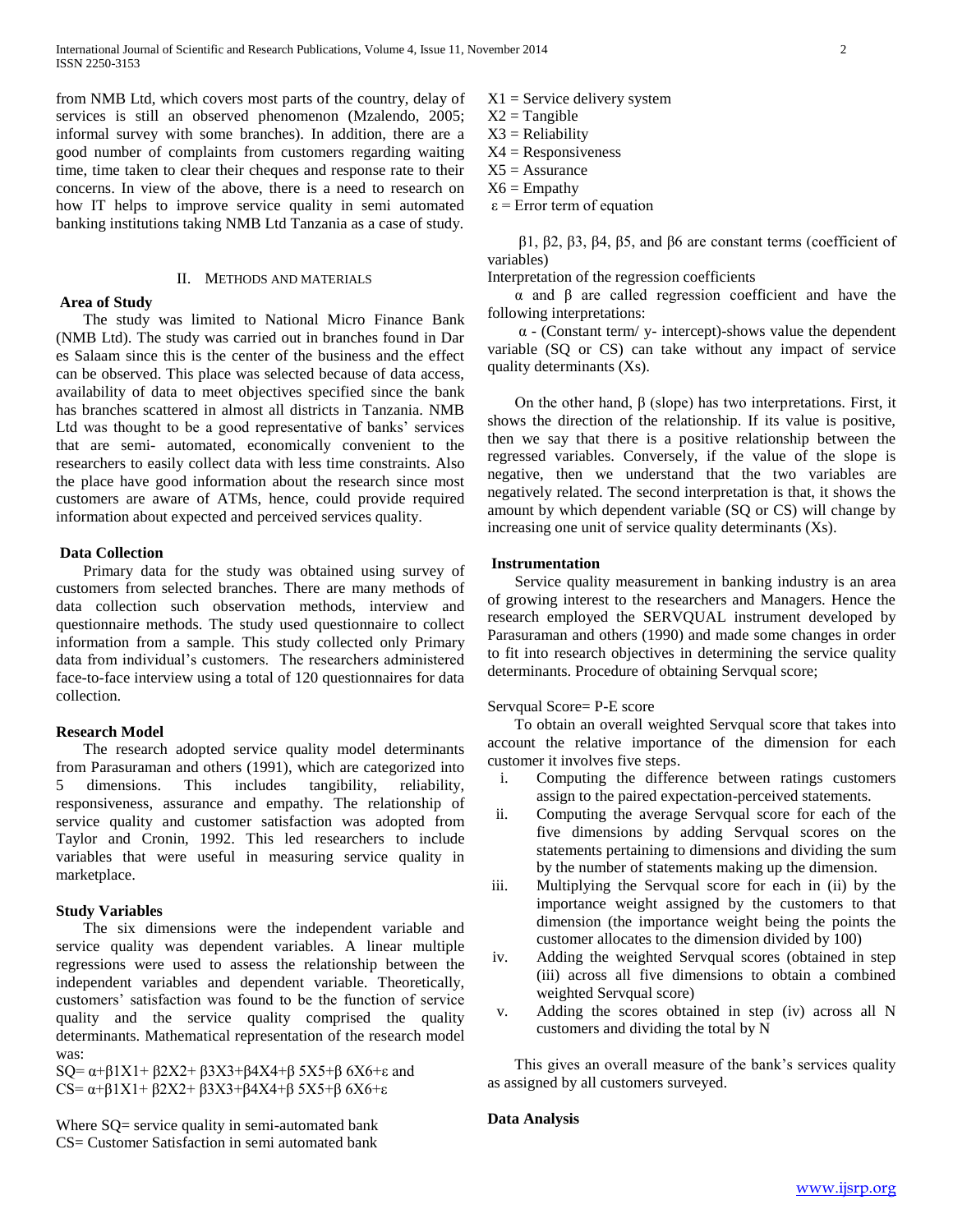Data was analyzed at 95 percent and 99 percent levels of significant. The sample size of 120 customers was drawn from total population. Statistical package for social sciences (SPSS) was used to make the analysis and to test the hypotheses stated. Frequencies and percentages of various qualitative and quantitative variables were used to show proportion of customers as well as factors affecting customer satisfaction. Factors that determine service quality was analyzed through the SERVQUAL instruments. Correlation analysis was employed to assess which determinants of service have strong relationship with service quality and customers' satisfaction, regression analysis was used to show the degree of relationship between variables.

# **Data Analysis for each Hypothesis**

 H1: Services quality does not have a direct relationship with Customer satisfaction.

 Correlation analysis was used to test this hypothesis specifically Karl Pearson's coefficient of correlation.

 H2: Service quality does not have direct influence on customer loyalty. The same applied to this hypothesis Correlation analysis was used for analysis

 H3: Service quality determinants do not have direct relationship to service quality and have strong influence on

customer satisfaction. Multiple regression analysis was used to analyze this. As described above method show the functional relationships (causal analysis) between variable.

 H4: There is no relationship between service quality determinant and customers' satisfaction. The same applied to this hypothesis correlation analysis was used to make analysis.

## III. RESULTS AND DISCUSSION

## **Sample Profile**

 Table 1 represents individual customer's profile. This includes gender, age, education, current occupations as well as sector of work. From table 1 more than three quarters of respondents were educated, with qualifications above secondary education. Among those respondents interviewed more than half were males whereas females were less than half. Those respondents grouped (year zero to 30 years of age) as youth were one third, whereas those in middle age were more than half. This however might influence some variables such as customer satisfactions, since a certain age group as well as education level might have certain things that satisfy them.

| <b>Characteristics</b> | <b>RESPONSES</b> |                    |                 |                    |                  | Total no. of<br><b>Respondents</b> |  |  |
|------------------------|------------------|--------------------|-----------------|--------------------|------------------|------------------------------------|--|--|
| Gender                 | Male             | Female             |                 |                    |                  |                                    |  |  |
|                        | 71(59.2%)        | 49(40.8%)          |                 |                    |                  |                                    |  |  |
| Age                    | Less than 20     | $20 - 30$          | $31 - 40$       | 41 and above       |                  | 120                                |  |  |
|                        | $1(0.8\%)$       | 48(40.0%)          | 70(58.4%)       | $1(0.8\%)$         |                  |                                    |  |  |
| Education              | Primary          | Secondary          | Diploma         | Bachelor<br>degree | Post<br>graduate | 120                                |  |  |
|                        | $5(4.3\%)$       | 22(18.3%)          | $4(3.3\%)$      | 70(58.3%)          | 19(15.8%)        |                                    |  |  |
| Sector                 | Public           | Private            | Self employed   | Other              |                  | 120                                |  |  |
|                        | $60(50.0\%)$     | 23(19.2%)          | $14(11.6\%)$    | 23(19.2%)          |                  |                                    |  |  |
| Current<br>occupation  | Professional     | Administrati<br>ve | Business person | students           |                  | 120                                |  |  |
|                        | 54(45.0%)        | 23(19.2%)          | $20(16.6\%)$    | $23(19.2\%)$       |                  |                                    |  |  |

**Table 1: Individual Customer's Profile**

# **Source: Research data, 2005**

## **Test of Validity and Reliability**

 The study made questionnaire pre-testing in order to measure content validity of the instruments. Table 2 presents measures of reliability for statements of perceived service quality, customer satisfactions as well as customers' loyalty. Table 2 shows perceived quality and customer satisfactions statements have alpha that is above the minimum level, hence show reliability of information while customers' loyalty statements do not.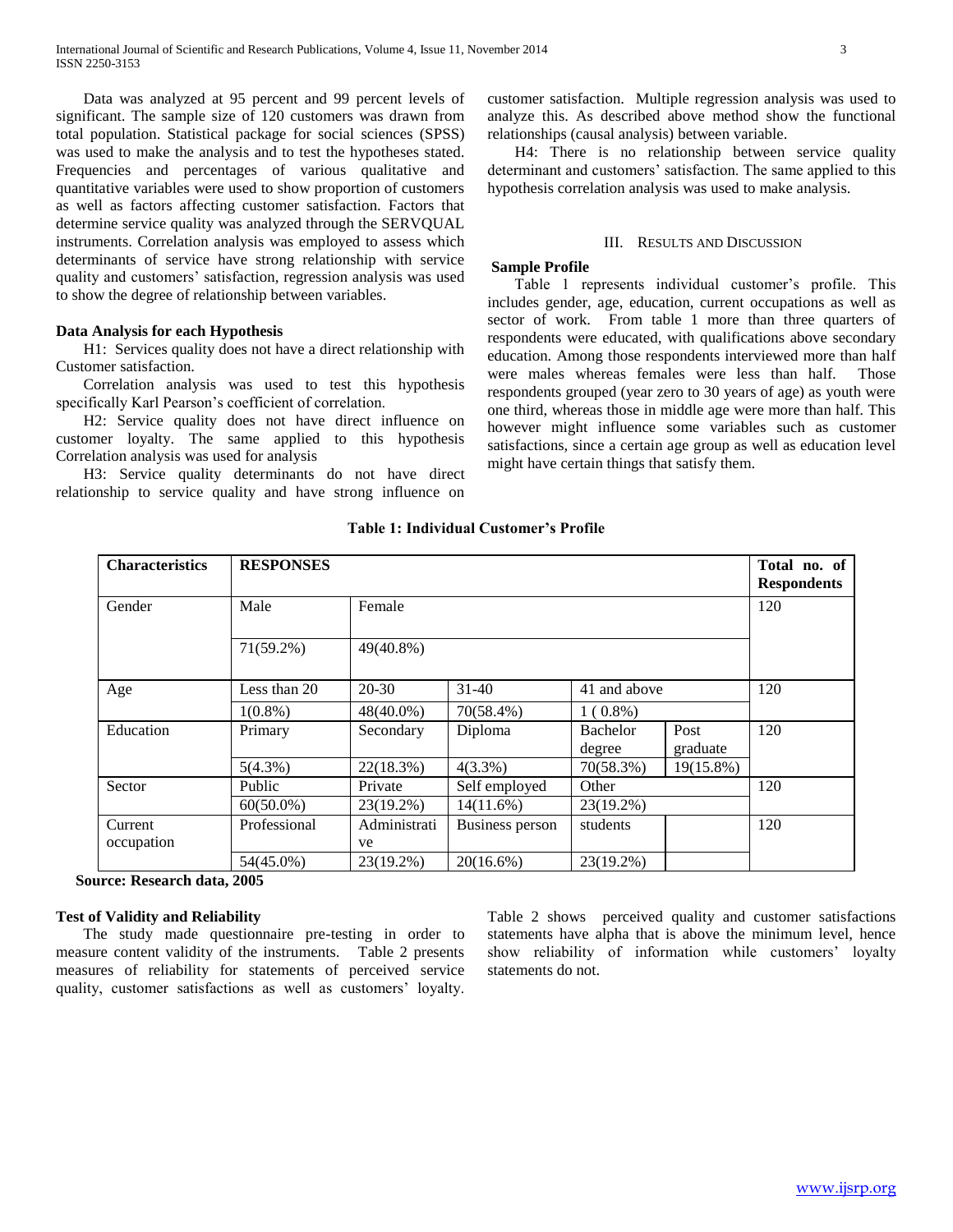| Components                   | No of items | Alpha  |
|------------------------------|-------------|--------|
| Perceived quality statements | 23          | 0.9293 |
| Customers satisfactions      | 4           | 0.8380 |
| Customers loyalty            |             | 0.1883 |
| Overall reliability          | 29          | 0.9030 |

**Table 2: Measure of Reliability**

#### **Source: Research Data, 2005**

 In the process of checking sampling adequacy, Kaiser-Meyer- Olkin (KMO) and Bartlett's test measure of sample adequacy was used. The sample had the value of +0.839 with significant Bartlett's test of Sphericity (approximate Chi-Square) of 2812.177.

## **Measure of Service Quality**

 Table 3 indicates the score from SERVQUAL instruments. Gap score was obtained by subtracting expected (E) from perceived (P) from each statement pertained in SERVQUAL instrument. Adding gap score for each of the statements that constitute the dimension and dividing the sum by the number of statements making up the dimension obtained an average gap score for each dimension (see table 6 for more details). Dimensions were given the same important weight (20%) hence the average gap score for each dimension was multiplied by these important weights in order to obtain weighted score for each one

(refer table 3). Finally the average of these weights gave the weighted SERVQUAL score, which is a measure of the service quality as provided by pioneers of the SERVQUAL instruments. If consumer's expectations do not match perceived level of service received, a gap definitely exists (negative or positive). Negative gap shows customers dissatisfactions. According to studies by Sonnenberg (1989), more than forty percent of all customers' surveyed listed poor service as the number one reason for switching to a competitor.

 Generally table 3 indicates that more dimensions show the average gap score that is above  $-1.5$ , which is a bit high. Probably customers gave more weight on these dimensions when they were judging service quality. Again from these results one would say that services provided by this bank were not as good as the customers' expectation.

| Dimensions (determinants)                                 | Average      | gap | Important weight (I) | Product $(I^*A)$ |
|-----------------------------------------------------------|--------------|-----|----------------------|------------------|
|                                                           | score $(A)$  |     |                      |                  |
| Tangible                                                  | $-1.55833$   |     | 0.2                  | $-0.31167$       |
| Reliability                                               | $-1.896666$  |     | 0.2                  | $-0.37933$       |
| Responsiveness                                            | $-1.8666675$ |     | 0.2                  | $-0.37333$       |
| Assurance                                                 | $-1.03542$   |     | 0.2                  | $-0.20708$       |
| Empathy                                                   | $-1.688334$  |     | 0.2                  | $-0.33767$       |
| Sum                                                       |              |     |                      | $-1.60908$       |
| Average Servqual scores (unweighted score) = Sum of $A/5$ | $-1.6090835$ |     |                      |                  |

#### **Table 3: Weighted SERVQUAL score**

**Source: Research data, 2005**

## **Model Testing**

 This section presents the empirical findings and tests of the research model. The model was tested using the actual field data. Table 4 indicates service quality model summary. From the model summary, multiple linear regressions summarized that almost sixty percent of variability of the service quality can be explained by variables included in the model (That is service delivery system, tangible, reliability, responsiveness, assurance and empathy) as can be deduced from the coefficient of determination  $(r2 = 0.595)$ . However, taking into account standard deviation of overstating, adjusted R-square were 0.499, indicating that this model can account for whole 49.9 percent of variation in service quality.

Regression ANOVA (F tests for slope  $= 6.144$ ) and it is significant, this implies that at five percent level of significant,

there is some linear relationship between service quality determinants and service quality (statistical significant does exist). There is positive multiple correlations  $(r = 0.772)$  between service quality and service quality determinants, indicating that when service determinants were improved, service quality would improve too. Further, the standard error of estimate obtained is 0.543 indicating variability around the fitted line of regression. This measures the vertical distance from line of regression to the actual points. It measures how the level service quality said by individual respondent deviate from average service quality level.

 Therefore in Table 4 it can be deduced that there is positive relationship between service quality determinants and service quality, regression ANOVA represents that there is significant relationship between explanatory variable (service quality determinants) and dependent variable (service quality).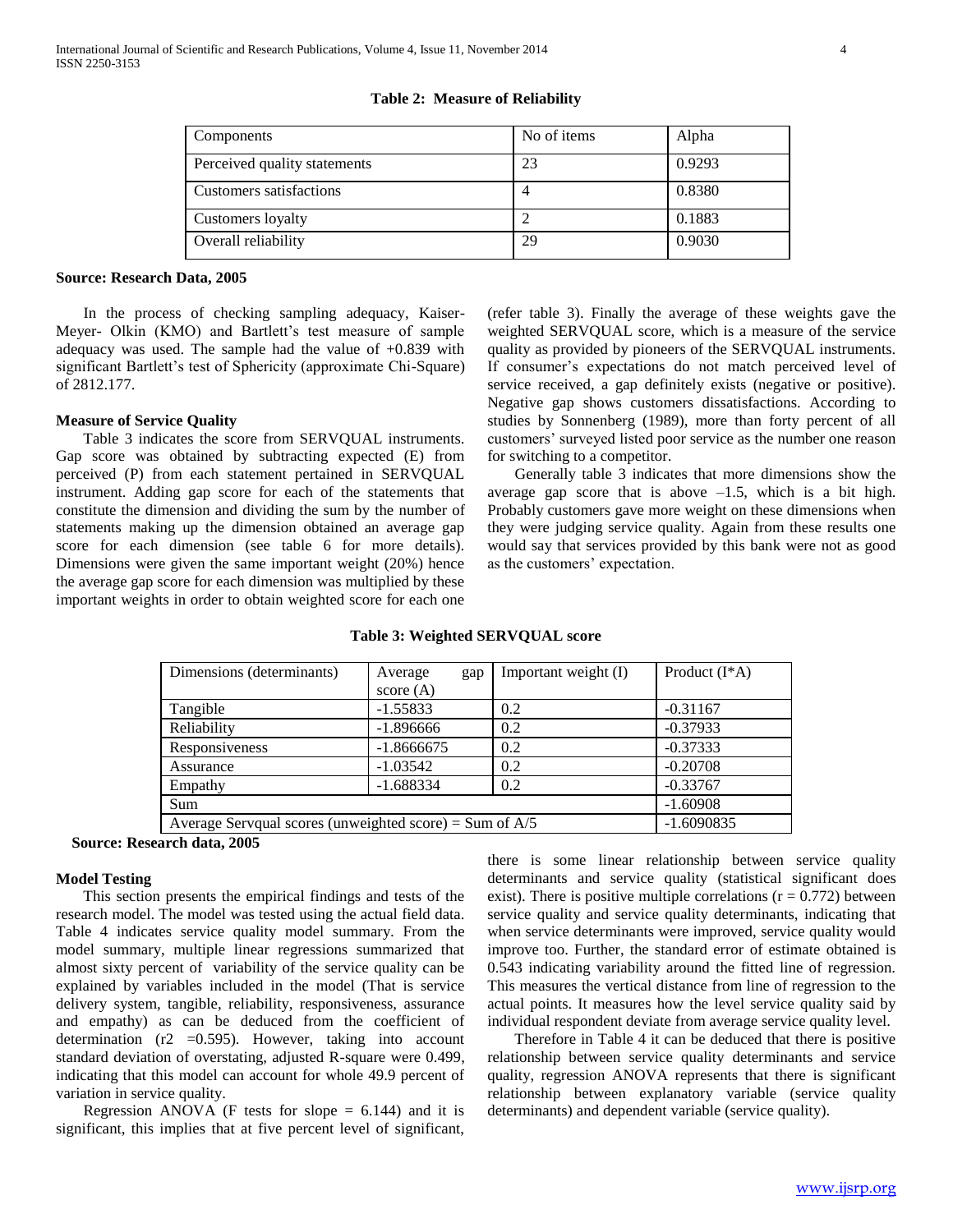**Table 4: SQ Model Summary**

| Variables                               | Value |       | Sig. |
|-----------------------------------------|-------|-------|------|
| Multiple correlation coefficient (R)    | 0.772 |       |      |
| R square (coefficient of determination) | 0.595 |       |      |
| Adjusted R square                       | 0.499 |       |      |
| Std. Error of the Estimate              | 0.543 |       |      |
| Regression ANOVA                        |       | 6.144 | .000 |

# **Source: Research data, 2005**

 Table 5 indicates coefficients of the SQ model. From the previous specified model:

SQ= α+β1X1+ β2X2+ β3X3+β4X4+β5X5+β6X6+ε

This model can be replaced as follows:-  $SQ=0.673+0.2X1+$  (-0.0104) X2+0.0227X3+0.0364X4+0.0176X5+0.0629X6+ ε

| Model 1             |        | Coefficients |       | Std<br>Sig. |       | 95% confidence Interval for $\beta$ |       |
|---------------------|--------|--------------|-------|-------------|-------|-------------------------------------|-------|
|                     | β      | Beta         | error |             |       | Lower Bound                         | Upper |
|                     |        |              |       |             |       |                                     | Bound |
| Constant            | 0.673  |              | 0.295 | 2.285       | 0.025 | 0.088                               | 1.258 |
| Tangible            | 0.0104 | $-0.0185$    | 0.086 | $-0.069$    | 0.558 | $-0.18$                             | 0.159 |
| Reliability         | 0.0227 | 0.0278       | 0.084 | 0.303       | 0.362 | $-0.144$                            | 0.189 |
| Responsiveness      | 0.0364 | 0.0643       | 0.091 | 0.1093      | 0.560 | $-0.145$                            | 0.217 |
| Assurance           | 0.0176 | 0.0275       | 0.080 | 0.325       | 0.330 | $-0.140$                            | 0.176 |
| Empathy             | 0.0629 | 0.0902       | 0.078 | 0.9226      | 0.174 | $-0.046$                            | 0.218 |
| delivery<br>Service | 0.200  | 0.272        | 0.067 | 2.983       | 0.004 | 0.067                               | 0.333 |
| system              |        |              |       |             |       |                                     |       |

# **Table 5: Coefficients of Service Quality Determinants in relation to SQ Model 1**

**Source: Research data, 2005**\*\*\*Note: Dependent Variable: How would you rate the quality of service provided by NMB? β – Un-standardized coefficients and Beta- Standardized coefficients

 The above equation shows the extent to which service quality can be predicted from these six variables. From the equation, five coefficients show positive relationship with service quality (that is service delivery system, reliability, responsiveness, assurance and empathy) and tangible with negative relationship. Among those with positive relationship, service delivery system has more influence on service quality as it has higher coefficient compared to the rest. This study is in agreement with studies done by Bateson (1984) when customers freely use IT as a form of service delivery, the impact is high in terms of quality attributes (that is efficiency and speed). In view of this it can be said that in the eyes of customers, quality service was judged more on how service was delivered.

 At five percent confidence interval, results show that there is a significant (0.004) relationship between service delivery system and service quality as well as statistical significant relationship between service quality and non-included explanatory variable. This can be deduced from the constant term 0.673 with 0.025level of significance.

 Moreover all coefficients lie between the lower and upper bounds of the confidence interval, thus at 5 percent confidence interval it can be concluded that the explanatory variables (independent variables) best fit to explain variability of the

service quality. Hence there is sufficient statistical evidence in the sample to indicate that service quality is related to these predetermined service quality determinants.

Where  $\alpha = 0.673$  is constant term (Y- intercept)

(independent variables) and (-error term)

β1= 0.2, β2 = -0.0104, β3 =0.0227, β4 = 0.0364, β5 = 0.0176, β6= 0.0629 are coefficients of service quality determinants

 The t- statistics for the parameters are shown in table 5 above, with  $p<0.05$ . The 95 percent confidence intervals (95%) CI) for the estimates are also included in table 5. Based on these results it can be concluded that five explanatory variables have positive influence on service quality and tangible has negative influence on service quality. As stated earlier, standard error of the estimate measures how the level service quality said by individual respondent deviate from average service quality level. Table 5 indicates that each determinant of service quality deviates from predicted average level of service quality by less than ten percent (range from 0.067 to 0.091), indicating unbiased estimator hence it is reliable.

 Furthermore, it can be deduced that there were factors other than those specified in the model, which could have effects on the service quality. These factors are the ones that have resulted to the above constant of 0.673. Also these can be revealed from the coefficient of determination ( $r2 = 0.595$ ) of the model, which indicates that specified independent variables explain almost sixty percent of the observed variability in factors influencing service quality (See table 5 for details).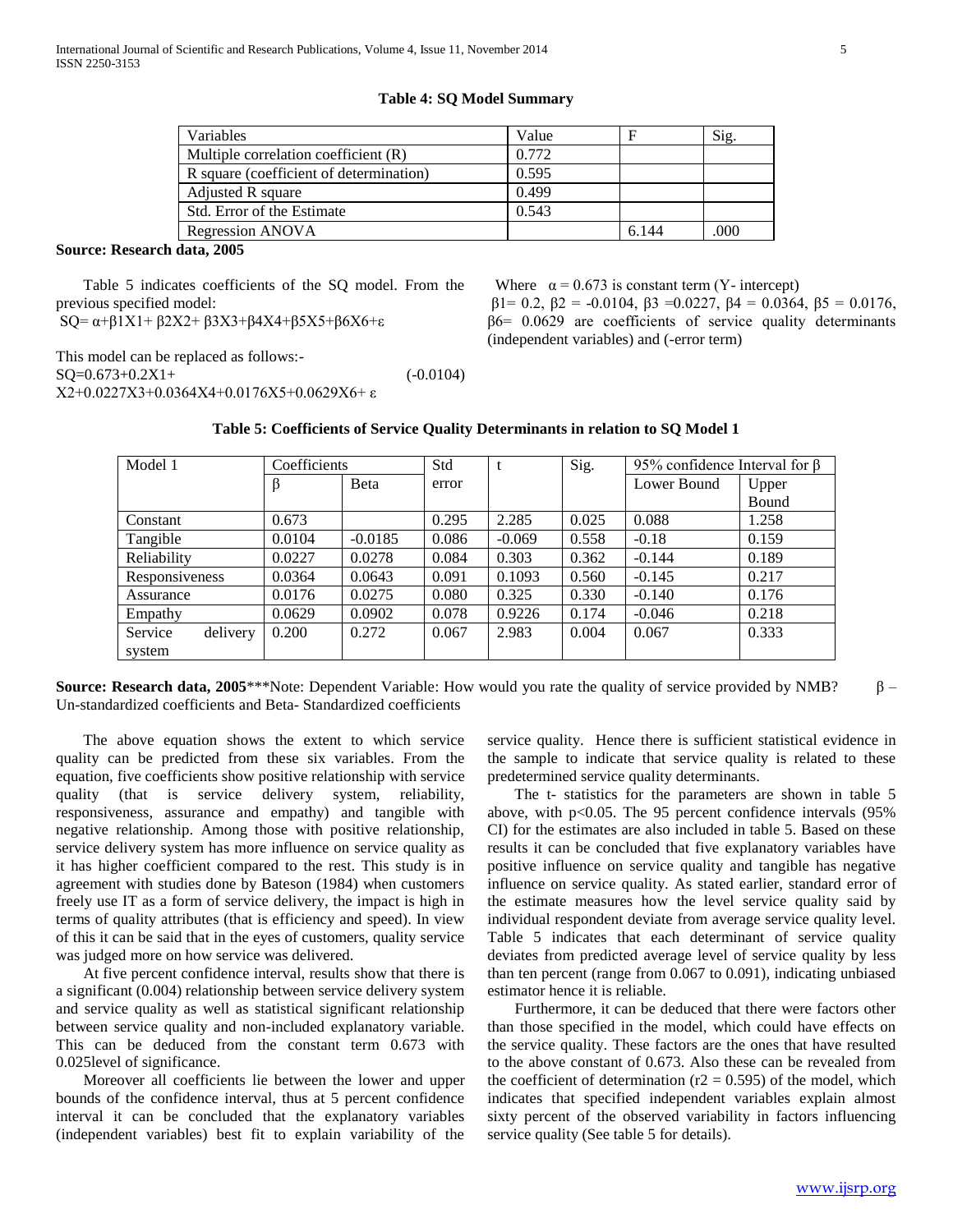Table 6 below gives CS model summary. From this table, results indicate that there is strong positive correlation (multiple correlation coefficients  $(r) = 0.869$  between service quality determinants and customer satisfaction. This implies that as service quality determinants are improved, customer's satisfaction increases in the same direction. Coefficient of determination of explanatory variable ( $r2 = 0.755$ ) took into account that the regression model fitted particular data, which was developed for. The above model therefore, fitted the regression line by 75.5 percent, indicating that explanatory variable (service quality determinants) can explain and predict customer satisfaction by 75.5 percent. The remaining 25 percent, of customer satisfaction can be explained by other factors not included in that model (constant term) as explained above.

 However, taking into account standard deviation of overstating, adjusted R-square were 0.697, indications are that this model can account for whole 69.7% of variation in customers' satisfactions. Further regression ANOVA (F tests for slope  $= 12.889$ ) which is significant, implies that at five percent level of significant, there is some linear relationship between service quality determinants and customers' satisfaction (statistical significant does exist). Furthermore, the standard error of the estimate obtained is 0.516 indicating variability around the fitted line of regression. This measures the vertical distance from line of regression to the actual points. It measures how the level of customer satisfaction given by individual respondent deviate from average level of customers' satisfaction.

## **Table 6: CS Model Summary**

| <b>Variables</b>                        | Value |        | Sig. |
|-----------------------------------------|-------|--------|------|
| Multiple correlation coefficient (R)    | 0.869 |        |      |
| R square (coefficient of determination) | 0.755 |        |      |
| Adjusted R square                       | 0.697 |        |      |
| Std. Error of the Estimate              | 0.516 |        |      |
| Regression ANOVA                        |       | 12.889 | .000 |

Source: Research data, 2005

Model

| Table 7 gives the CS coefficients.                                                                          |              |       |               |  |  |
|-------------------------------------------------------------------------------------------------------------|--------------|-------|---------------|--|--|
| The specified regression equation                                                                           |              |       |               |  |  |
| $CS = \alpha + (\beta 1X1) + (\beta 2X2) + (\beta 3X3) + (\beta 4X4) + (\beta 5X5 + (\beta 6X6) + \epsilon$ |              |       |               |  |  |
| Would be represented as                                                                                     |              |       |               |  |  |
| $CS=0.385+0.495X1+$                                                                                         | $(-0.02946)$ | $X2+$ | $(-0.021324)$ |  |  |
| $X3+0.11257X4+$                                                                                             |              |       |               |  |  |

(-0.0259) X5+0.0816X6 + ε

 $\alpha$  = 0.385 is constant term (Y- intercept)

β1 = 0.495, β2 = (-.0.02946), β3 = (-0.021324), β4 =0.11257,  $β5= (-0.0259)$  $\beta$ 6 = 0.0816 are coefficients of customer satisfaction and ( is

error term)

| Coefficients | Std.  | S12. | 95% Confidence Interval for $\beta$ |
|--------------|-------|------|-------------------------------------|
|              | Error |      |                                     |

**Table 7: Coefficient of service quality in relation to customer Satisfaction**

|                  |            |              | Error |          | ັ    |             |                    |
|------------------|------------|--------------|-------|----------|------|-------------|--------------------|
|                  | $\beta$    | <b>B</b> eta |       |          |      |             |                    |
|                  |            |              |       |          |      | Lower Bound | <b>Upper Bound</b> |
| Constant         | .385       |              | .280  | 1.372    | .173 | $-.172$     | .941               |
| Tangible         | $-.0.0285$ | $-0.041$     | .081  | $-0.319$ | .450 | $-0.191$    | 0.131              |
|                  |            |              |       |          |      |             |                    |
| Reliability      | $-0.0213$  | $-0.033$     | .240  | $-0.279$ | .217 | $-0.180$    | 0.137              |
| Responsiveness   | 0.11257    | 0.159        | .087  | 1.408    | .341 | $-0.060$    | 0.285              |
| Assurance        | $-0.0259$  | $-0.002$     | .229  | $-0.248$ | .472 | $-0.176$    | 0.124              |
|                  |            |              |       |          |      |             |                    |
| Empathy          | 0.0816     | 0.106        | .074  | 1.136    | .362 | $-0.066$    | 0.2292             |
| Service delivery | 0.495      | 0.550        | .064  | 7.753    | .000 | 0.368       | 0.621              |
| system           |            |              |       |          |      |             |                    |

**Source:** Research data, 2005 \*\*\*\*\* Dependent Variable: In summary, how are you satisfied with the system of operation of NMB bank? β -Unstandardized coefficients and Beta- Standardized coefficients

 From the above CS equation, it can be deduced that there is a positive relationship between customer satisfaction and service delivery system (semi automated delivery system), responsiveness as well as empathy. Furthermore it has the negative relationship with the tangible, reliability and assurance. This indicates that customer satisfaction changes in the same

direction as service delivery system, responsiveness as well as empathy.

 At five percent confidence interval, results show that there is a significant (0.000) relationship between service delivery system and customers satisfaction. Thus it can be deduced that statistical evidence shows significant relationship between service delivery systems and customer satisfaction.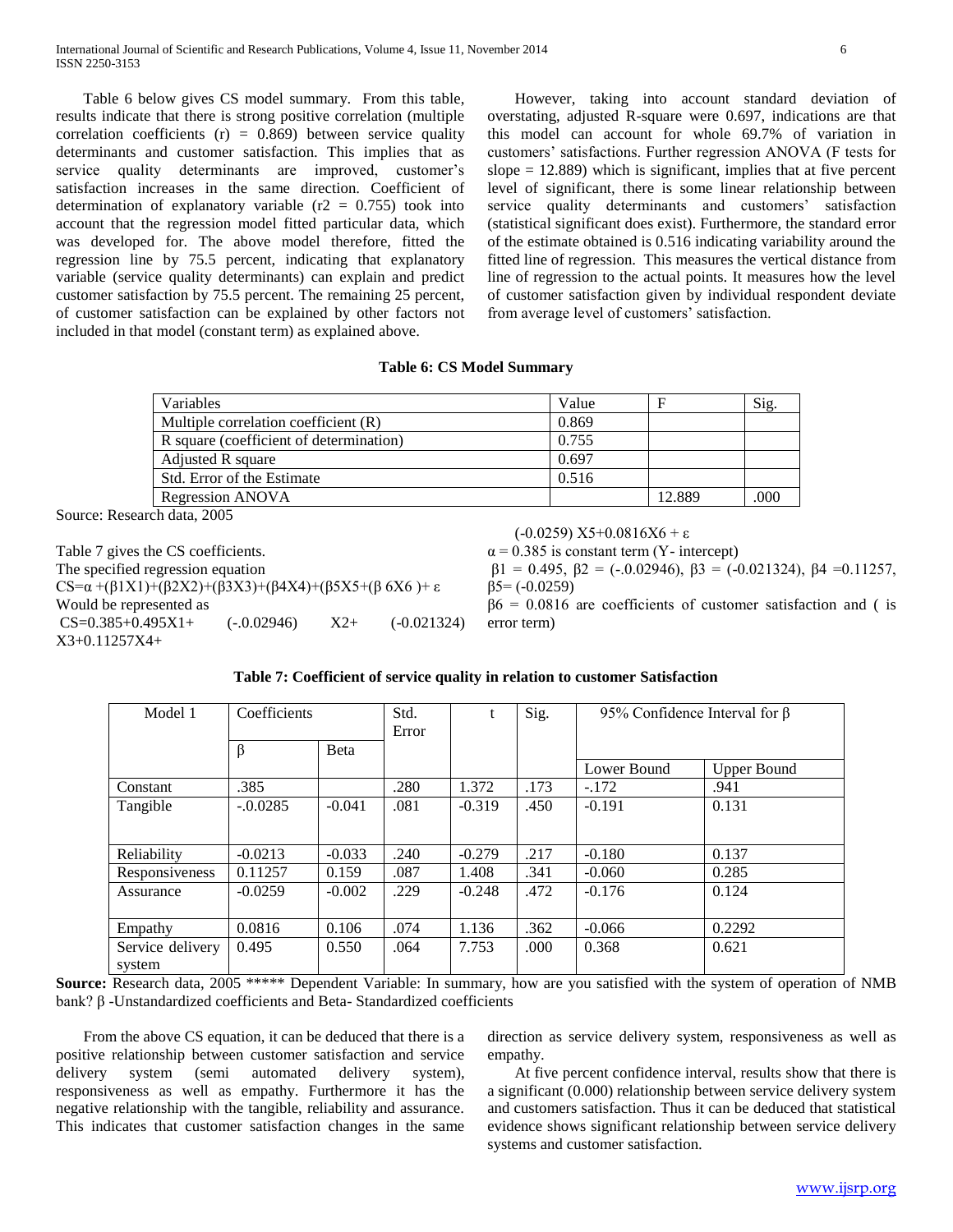Further, it can be deduced that there were factors other than those specified in the model, which could have influence on customer's satisfactions. These factors are the ones that have resulted to the above constant of 0.385.

 From the model summary tables, both equation SQ and CS have multiple correlation coefficients (R) that are 0.772 and 0.869 respectively. Also each equation had coefficient of determination, which were above fifty percent. Thus it can be concluded that the predictive power of the multiple linear regression equations are strongly positive. In both table 5 and 7 coefficients of the model equations laid between their bounds implying best fit of explanatory variable to these specified models. However, from constant terms, it can be deduced that both equations could have other factors that might influence these models.

## **Hypotheses Tested**

 This research had four hypotheses. First hypothesis dealt with the relationships between service quality and customer satisfactions. The next hypothesis was developed in order to capture information that would show a relationship between service quality and customer loyalty. The third one was developed in order to observe relationship between service quality determinants, service quality and customer satisfaction. Lastly was developed, as there is some relationship between service quality determinant and customer satisfaction.

# **Test of Hypothesis (H1)**

 H0: Services quality does not have a direct relationship with Customer satisfaction.

 H1: Services quality has a direct relationship with Customer satisfaction.

 To test relationship between service quality and customer satisfaction, correlation analysis was used. Overall service quality was crosschecked with overall customer satisfaction. Table 8 indicates correlation results between service quality and customers' satisfactions. Results indicate that there is a significant positive correlation coefficient ( $r = 0.586$ ) between service quality and the customers' satisfactions. A study done by Jayawardhena (2004) showed that improving quality service over the Internet assures customer satisfaction. Therefore at 99 percent confidence interval, results indicate that when service quality is increased or improved, the more customer satisfactions would be. Generally at 99 percent confidence interval, this research rejects the null hypothesis that there is direct relationship between service quality and customer satisfaction.

**Table 8: Pearson's Correlations**

| Criteria             | Over all service quality |
|----------------------|--------------------------|
| Overall satisfaction | 0.586                    |
| $Sig. (2-tailed)$    | 0.000                    |
| Total of respondents |                          |

**Source:** Research Data, 2005: Correlation is significant at the 0.01 level (2-tailed).

# **Test of Hypothesis (H2)**

 H0: Service quality does not have direct influence on customer loyalty

H1: Service quality has direct influence on customer loyalty

 Table 9 gives results that were used to test this relationship. To test this hypothesis the correlation analysis was used. When overall service quality crosschecked with reasons of changing/shifting bank, results show that there is a insignificant positive correlation between customer loyalties and overall service quality with correlation coefficient 0.071. At 99 percent confidence interval results suggest that being a customer at NMB bank does not depend on service quality. There might be other factors that make customers not to change or shift banks. Probably, customers seem not to change because their salaries are processed through this bank, especially civil servants. This can be supported by looking at the correlation between overall service quality and periods being a customer of the bank. Results show that there is significant negative correlation coefficient (- 0.339) between these two constructs (see table 9). At 99 percent the result is significant, thus it can be deduced that service quality is not a determinant to time of being an esteemed customer of the bank. Thus, it agreed that customer loyalty is not caused by service quality, but there were other factors that made them be loyal to the bank.

 From table 9 and hypothesis, decision rule, at 99 percent confidence interval do not accept null hypothesis that Service quality has direct influence on customer loyalty.

| <b>Variables</b>                                                                    | shifting banks | Reasons of changing or   How long have you been<br>using banking services with<br>NMB? |
|-------------------------------------------------------------------------------------|----------------|----------------------------------------------------------------------------------------|
| How would you rate the quality of service $\vert 0.071 \rangle$<br>provided by NMB? |                | $-0.339$                                                                               |
| Sig. $(2 - \text{tailed})$                                                          | 0.405          | 0.000                                                                                  |
|                                                                                     | 101            | 120                                                                                    |

**Table 9: Pearson's correlation coefficient**

**Source**: **Research data, 2005**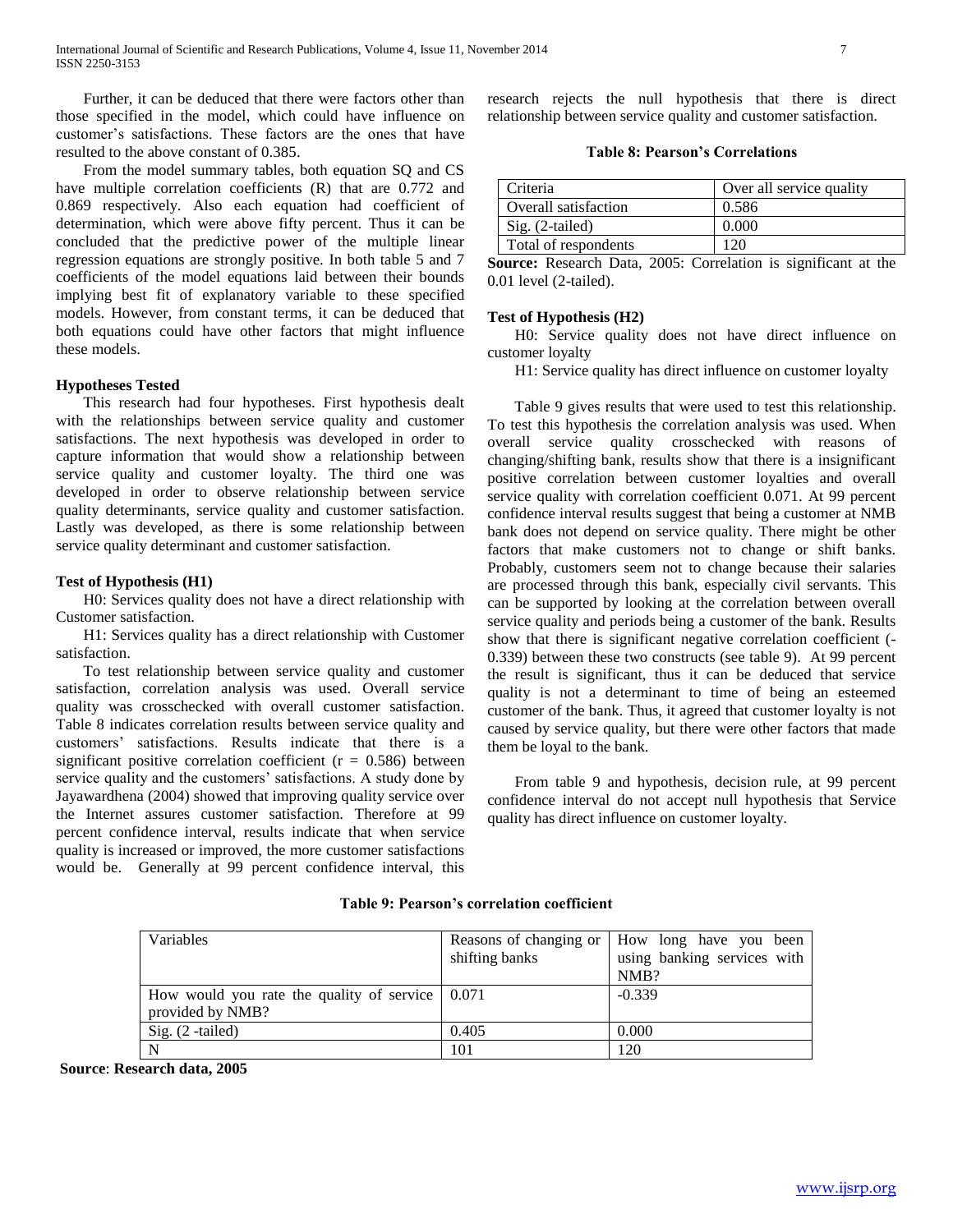## **Test of Hypothesis (H3)**

 H0: Service quality determinants do not have direct relationship to service quality and have strong influence on customer satisfaction

 H1: Service quality determinants have direct relationship to service quality and have strong influence on customer satisfaction

 Results from tables 4, 5, 6 and 7 were used to assess this hypothesis. Multiple linear regressions were used. From table 5 results show that there is negative relationship between service quality and tangible determinant, but the rest show the positive relationships. However both have linear relationship with service quality, service delivery system has showed significant positive relationship with service quality (coefficient  $= 0.200$ ). Further multiple correlations coefficient (0.772) showed that there is positive correlation between service quality and service quality determinants. Thus at 95 percent confidence interval, decision rule do not reject the null hypothesis that there is strong relationship between service quality determinant and customer satisfaction.

# **Test of Hypothesis (H4)**

 H0: There is no relationship between service quality determinant and customers' satisfaction.

 H1: There is some relationship between service quality determinant and customers' satisfaction.

 Table 10 indicates that at 99 percent confidence interval do not reject null hypothesis, that there is statistical significant to show some relationship between service quality determinant and customer satisfaction.

| SQ determinant      | <b>Pearson Correlation</b> | Sig. (2-tailed)  |  |
|---------------------|----------------------------|------------------|--|
|                     | coefficient                | Precision (0.01) |  |
| Tangible            | 0.3705                     | 0.005            |  |
| Reliability         | 0.4054                     | 0.000            |  |
| Responsiveness      | 0.481                      | 0.000            |  |
| Assurance           | 0.3615                     | 0.001            |  |
| Empathy             | 0.4306                     | 0.007            |  |
| Service<br>delivery | 0.612                      | 0.000            |  |
| system              |                            |                  |  |

**Table 10: Relationship between Service quality determinants and customer satisfaction**

 **Source**: Research date, 2005

# IV. CONCLUSION

 Information technology/system have been considered as an important tool for improving organizations efficiency, improving service quality as well as one of the current driving forces in competitive environments. This study assessed the role played by information technology in service quality determinants, service delivery system and customers' satisfaction. Results indicated that customers were not satisfied with the semi automated service delivery systems, service quality determinants showed service quality inadequacy. Therefore NMB bank has not yet fully exploited potentials of information technology (especially the use

of ATM) as weapons of competitions in banking services. Generally the analysis of the hypotheses showed that there was significant positive correlation coefficient between service quality and the customer satisfaction; insignificant positive correlation between reasons of changing/shifting bank and overall service quality and strong relationship between service quality determinant and customer satisfaction.

#### V. RECOMMENDATIONS

 Based on findings, this research recommends that NMB should increase investment in modern technology in order to improve service delivery systems because customers are aware of modernized ways of service delivery system (ATMs). This could help to reduce the problem of long queues as well as delayed services.

 Further, this study recommends that Bank of Tanzania should develop among others, rules and regulations that would enforce use of modern IT.

## ACKNOWLEDGMENT

 This paper is an outcome of the efforts of many persons to whom the researchers are indebted. Greater thanks should go to all people who have made this work successful. It is not possible to mention everyone who made a significant contribution towards completion of this study; however, we mention a few; First, special thanks should go Management of NMB bank`s for allowing us to conduct research to their customers, Second special thanks should go to University of Dar es salaam lecturers who led down the foundation of doing Research. Lastly, special thanks should go Customers of NMB bank Ltd (Respondents) who provided inputs for this study, without them the work would not be accomplished timely.

#### **REFERENCES**

- [1] Bateson, M. (1984): Perceive Control and the Services Encounters. Englewood Cliffs.NJ. Prentice Hall.
- [2] Bearden, W. and Teel, S. (1993): "Selected Determinants of Customer Satisfaction and Complaint Report,"
- [3] Journal of Marketing, Vol.1 Pp.21-28. Strategy to Performance. New York: Free Press.
- [4] Chijoriga, M.M. (1997): Application of Credit Scoring and Financial Distress.Predication Model to Commercial Bank Lending, PhD. Thesis. Case of Tanzania.
- [5] Hassan, S. (1998): Service quality in the financial institutions; a case study of NBC and City Bank. Unpublished dissertation-MBA, University of Dar es salaam.
- [6] Jayawardhena, C. (2004): "Measuring of Service quality in internet banking: The development of an instrument" Journal of International Marketing, vol.20.No.1-2.
- Juma, U. (1997): Impact of IT investment on Productivity in Tanzania Business firm. unpublished dissertation, University of Dar es salaam.
- [8] Kavura, R.M. (1990): "The Marketing of Financial Services in Tanzania," The Challenges of the 1990s. The IFM Journal of the Finance Management, pp13.
- [9] Kotler, P. (2003): Marketing Management, 11th ed. Prentice Hall of India, New Delhi.